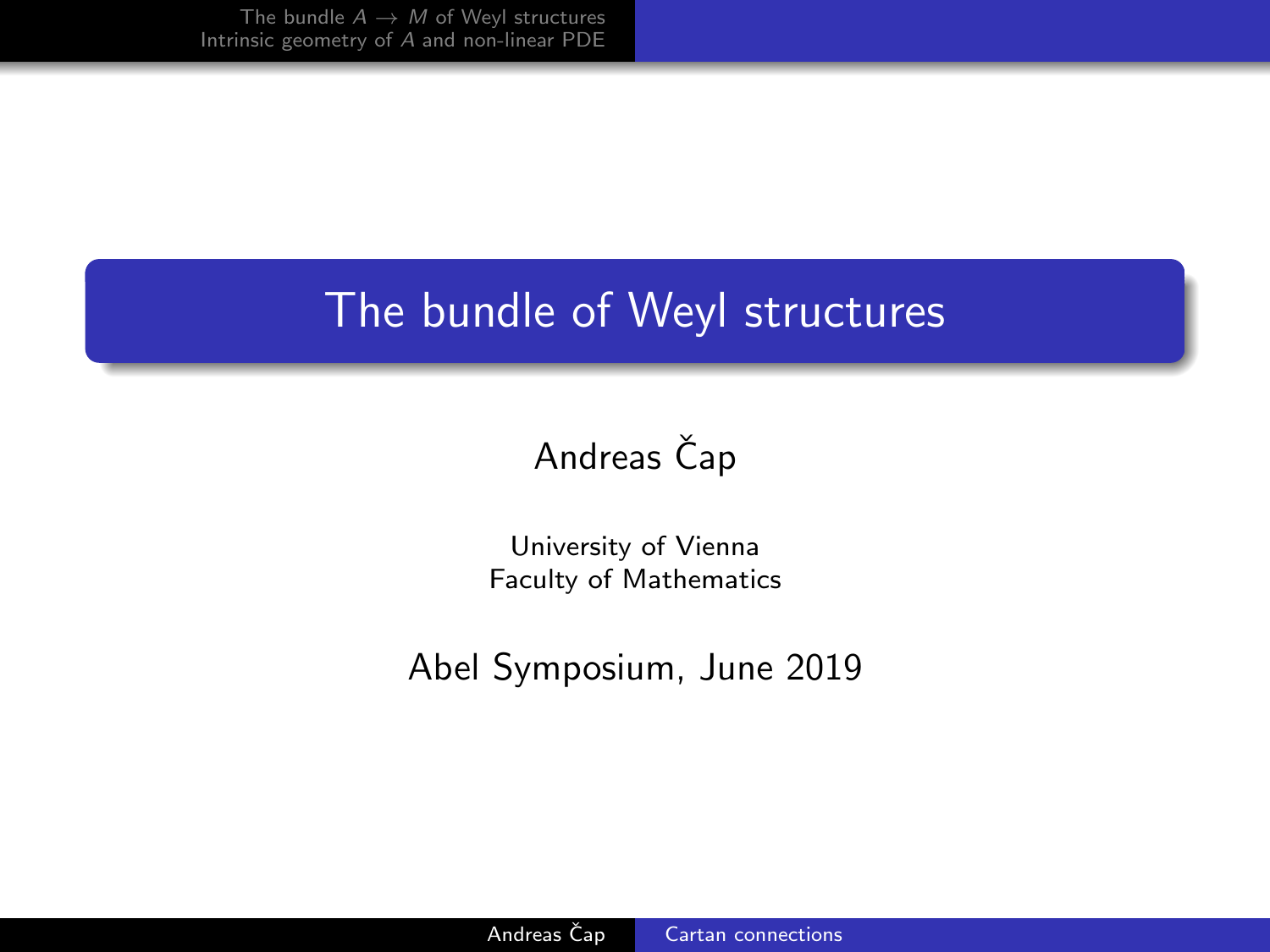- This talk reports on joint work in progress with T. Mettler (Frankfurt) that studies the "bundles of Weyl structures" associated to parabolic geometries.
- These bundles were introduced by M. Herzlich to study distinguished curves. With an improved construction of the canonical connection, we obtain a geometric approach to all elements of the theory of Weyl structures in this picture.
- For torsion-free AHS structures, it turns out that the bundle of Weyl structures carries a nice intrinsic geometric structure, which includes a split-signature Einstein metric. This can be studied using the relation to Weyl structures that leads to an efficient calculus.
- The motivation for studying this structure comes from a connection to fully nonlinear PDE that are naturally associated to the initial AHS structure. In the case of projective structure in dimension two, this connects to the theory of convex projective structures, representation varieties, etc.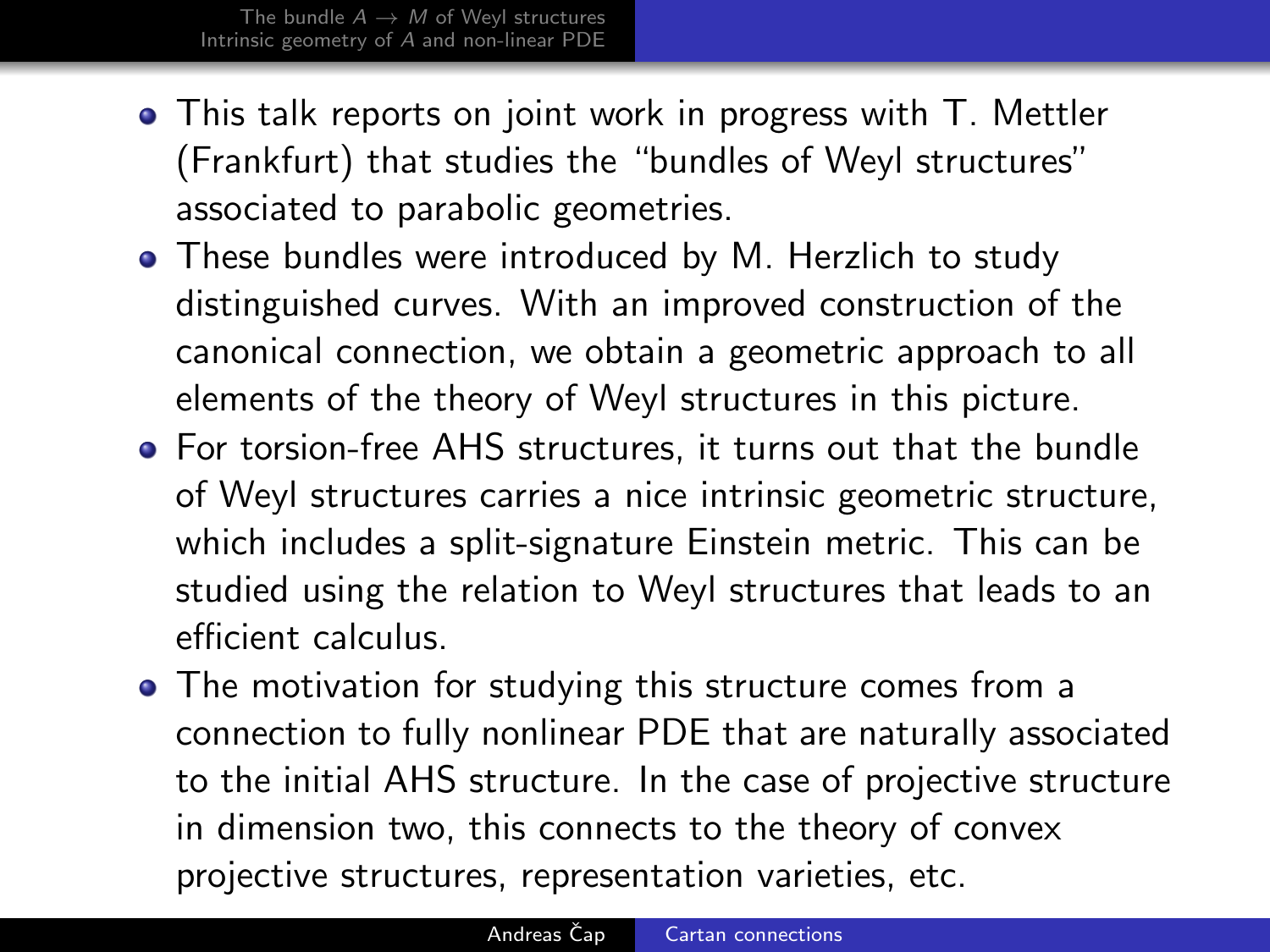## **Contents**



### 2 [Intrinsic geometry of](#page-9-0) A and non-linear PDE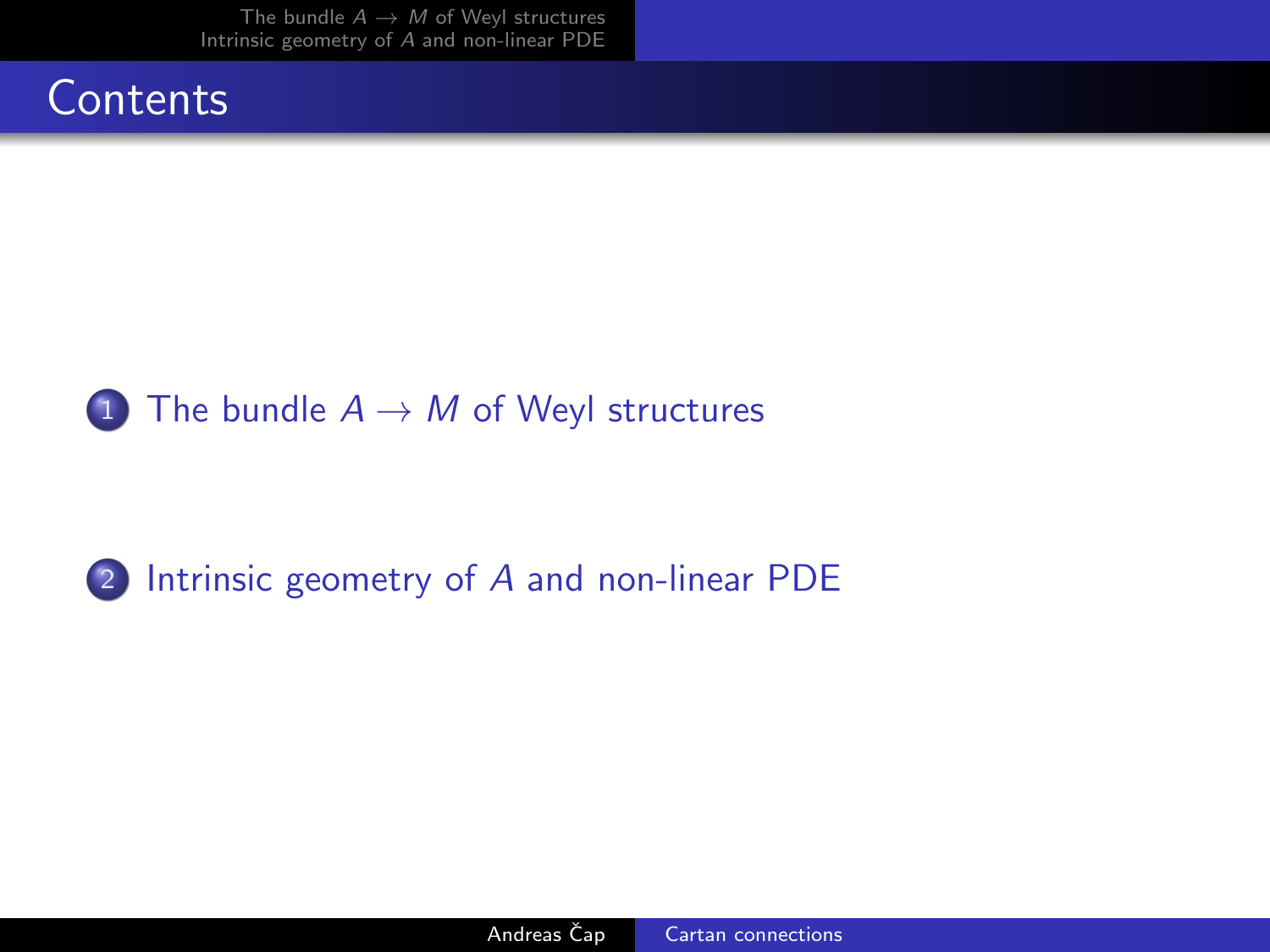<span id="page-3-0"></span>To define a type of parabolic geometries, one needs a grading on a semisimple Lie algebra g of the form  $g = g_{-k} \oplus \cdots \oplus g_k$ , which we write as  $\mathfrak{g} = \mathfrak{g}_- \oplus \mathfrak{g}_0 \oplus \mathfrak{p}_+$ . Putting  $\mathfrak{p} = \mathfrak{g}_0 \oplus \mathfrak{p}_+$ , we choose a group  $G$ , a (parabolic subgroup)  $P$  and take the Levi decomposition  $P = G_0 \ltimes P_+$ . A parabolic geometry of type  $(G, P)$ is then a Cartan geometry  $(p: \mathcal{G} \to M, \omega)$  of that type. Defining  $\mathcal{G}_0 := \mathcal{G}/P_+$ , one obtains a  $\mathcal{G}_0$ -principal bundle over M that defines a filtered analog of a  $G_0$ -structure on M.

The best known examples of such structures are conformal and projective structures and Levi-non-degenerate CR structures of hypersurface type. The  $G_0$ -bundle  $G_0 \rightarrow M$  provides a simple encoding of this geometry, the Cartan geometry is an equivalent encoding which is much more involved but leads to a large number of efficient tools.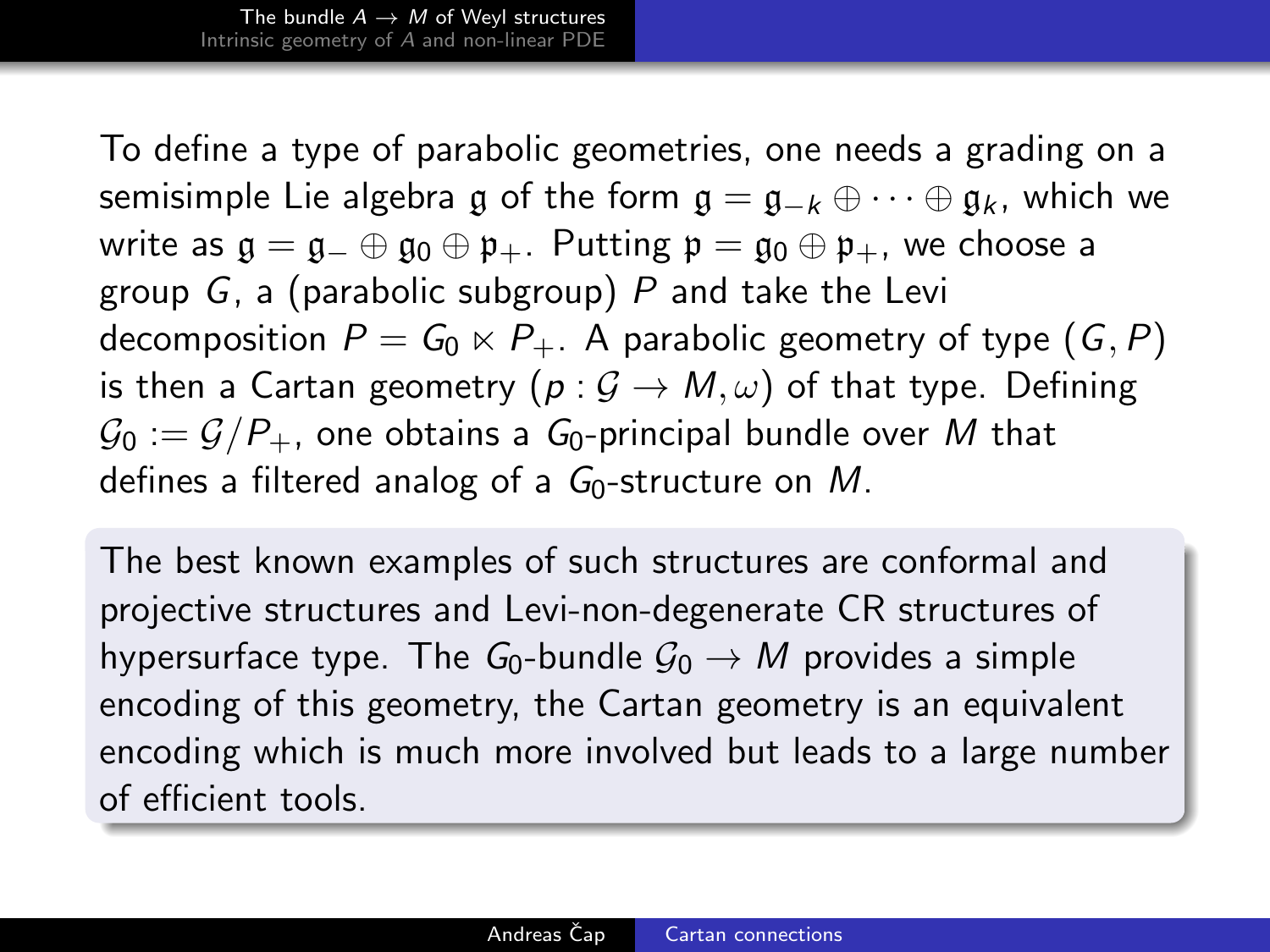A parabolic geometry never determines a distinguished connection on TM, but there is always a class of distinguished connections. This is captured by the theory of Weyl structures. By definition, a Weyl structure is a  $G<sub>0</sub>$ -equivariant section of the projection  $G \rightarrow G/P_+ = G_0$ , so in particular, this defines a reduction of G to the structure group  $G_0$ . The associated geometric objects, which include a principal connection on  $\mathcal{G}_0$ , are obtained from pulling back the Cartan connection.

As observed by M. Herzlich, any reduction of  $G$  to the structure group  $G_0$  is obtained from some Weyl structure. Hence Weyl structures can be identified with sections of the bundle  $G \times_{P} (P/G_0) =: A \rightarrow M$ , the bundle of Weyl structures. Herzlich gave a rather intricate construction of a connection on TA and used the geodesics of this connection to study distinguished curves of the underlying parabolic geometry.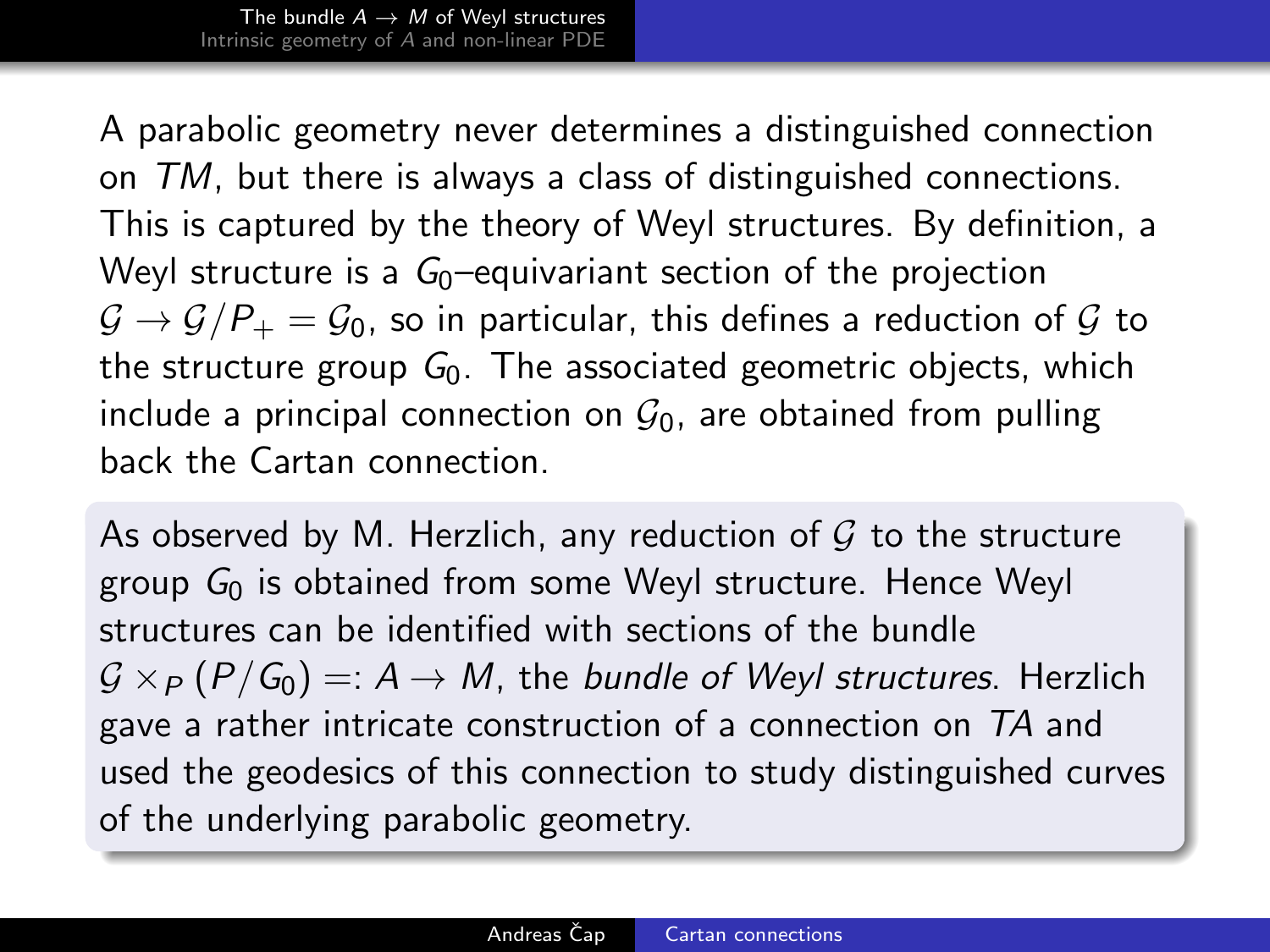One easily shows that multiplication from the right makes  $P/G_0$ into a principal homogeneous space of  $P_+$  and  $\exp : \mathfrak{p}_+ \to P_+$  is a diffeomorphism. This implies that  $\Gamma(A)$  is an affine space modeled on  $\Gamma(\text{gr}(T^*M))$ .

By construction,  $A = \mathcal{G}/\mathcal{G}_0$ , so the canonical projection  $\mathcal{G} \to A$  is a principal  $\mathit{G}_0\text{-}$ bundle and  $\omega\in\Omega^1(\mathcal{G},\mathfrak{g})$  defines a Cartan connection on that bundle. Since g admits a  $G_0$ -invariant decomposition as  $\mathfrak{g}_0 \oplus (\mathfrak{g}_- \oplus \mathfrak{p}_+)$  we see that

- $\bullet \omega_0$  defines a principal connection on  $\mathcal{G} \rightarrow \mathcal{A}$  and thus induces linear connections D on all associated vector bundles.
- TA decomposes as  $L^+ \oplus L^-$  (parallel for D) where  $L^+$  is the vertical bundle of  $\pi : A \to M$  and  $L^- \cong \pi^* TM$ .
- Correspondingly, we can decompose D into a sum  $D^+ \oplus D^$ of partial connections, which only differentiate in the directions in one of the subbundles.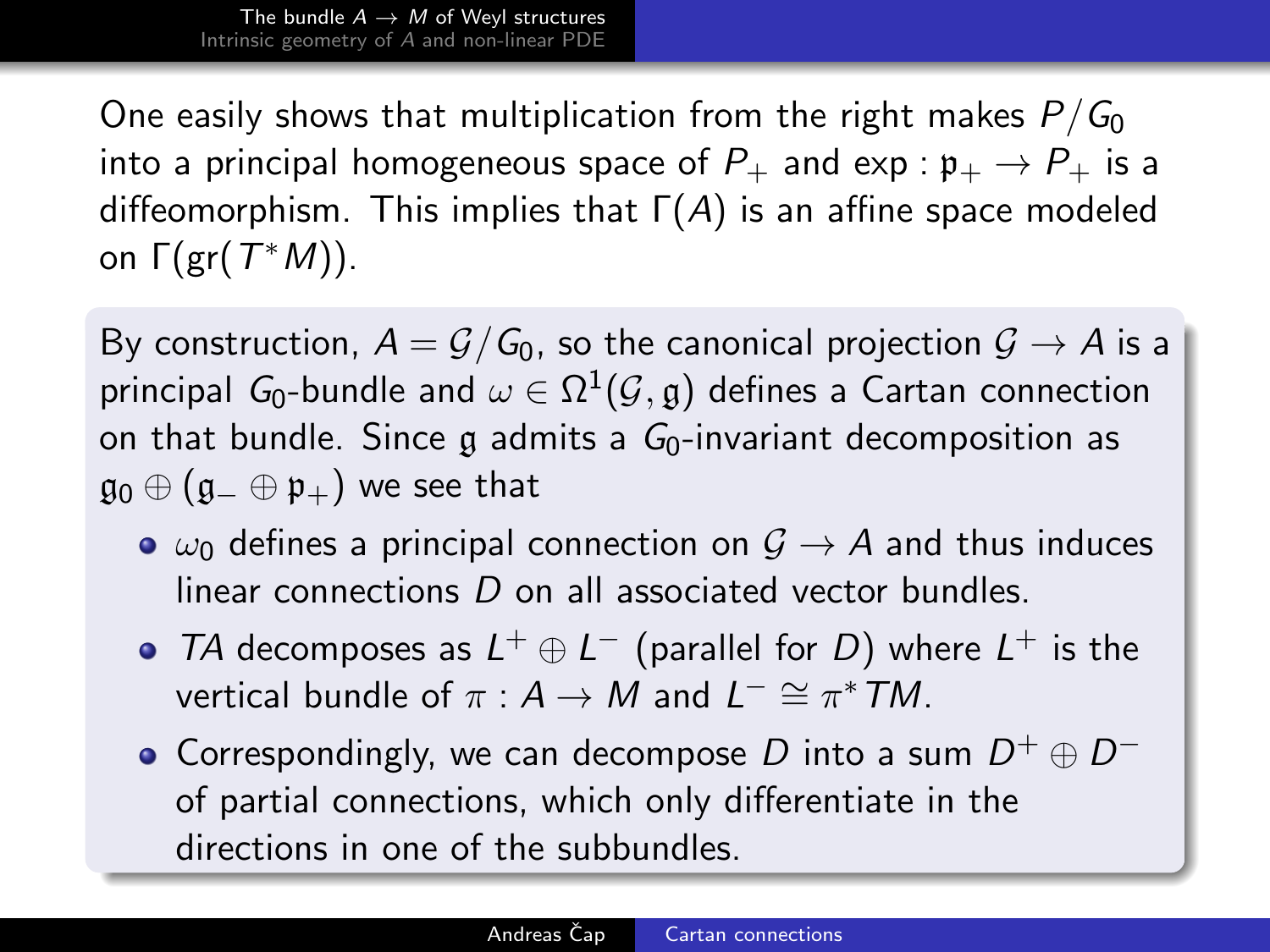Natural vector bundles on M are of the form  $VM = G \times_{P} V$  for representations V of P. Restricting to  $G_0 \subset P$ , we can also form  $VA := \mathcal{G} \times_{\mathcal{G}_0} V \to A$ . Recall that V carries a canonical P-invariant filtration and that the associated graded  $gr(\mathbb{V})$  is isomorphic to  $\mathbb {V}$ as a  $G_0$ -module. Now we obtain:

- **•** A natural inclusion  $\Gamma(VM \to M) \hookrightarrow \Gamma(VA \to A)$ , which we write as  $\sigma\mapsto\tilde{\sigma}.$  The image is characterized by  $D^+_\varphi\tau=\varphi\bullet\tau.$ so for irreducible  $\mathbb {V}$ , one gets  $D^+$ -parallel sections.
- A pullback operation  $s^* : \Gamma(\mathcal{V} A) \to \Gamma(\mathsf{gr}(\mathcal{V} M))$  associated to each section s of  $\pi : A \rightarrow M$  (i.e. any Weyl structure). Similarly, this works for forms with values in VA.

Combining these,  $\sigma \mapsto s^*(\tilde{\sigma})$  defines a map  $\Gamma(\mathcal{V}M) \to \Gamma(\text{gr}(\mathcal{V}M))$ which recovers the isomorphism  $VM \rightarrow gr(VM)$  induced by a Weyl structure. The dependence of this on the Weyl structure can be easily recovered from the differential equation satisfied by  $D^+\tilde{\sigma}.$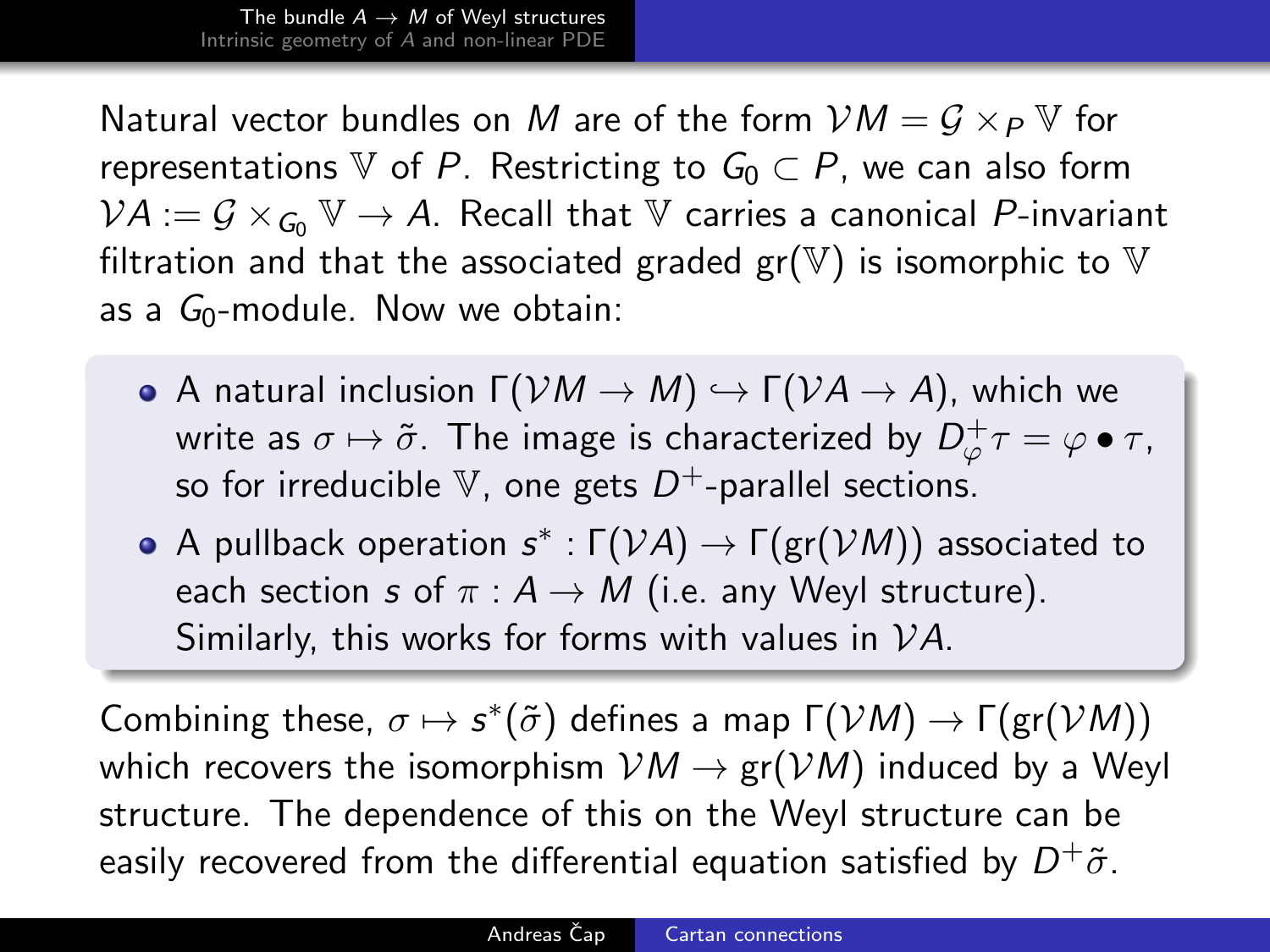# Weyl connection and Rho tensor

For  $\sigma \in \Gamma(\mathcal{V}M)$  consider  $D\tilde{\sigma} \in \Omega^1(A,\mathcal{V}A)$ . On the other hand, projection to the  $L^+$ -component in  $TA = L^- \oplus L^+$  can be viewed as  $\mathsf{P} \in \Omega^1(\mathcal{A},\mathcal{L}^+).$  Given a smooth section  $s$  of  $\pi: \mathcal{A} \to \mathcal{M},$  we can pull these back to  $s^*(D\tilde{\sigma})\in \Omega^1(M,{\rm gr}({\cal V} M))$  and to  $\mathsf{s}^*\mathsf{P} \in \Omega^1(\mathsf{M},\mathsf{gr}(\mathcal{T}^*\mathsf{M})),$  respectively.

#### Theorem

- Denoting by  $\nabla^s$  the Weyl connection on  $VM$  determined by s,  $s^*(D\tilde{\sigma})$  coincides with the image of  $\nabla^s\sigma$  under the isomorphism  $VM \rightarrow gr(VM)$  induced by s.
- For  $\xi \in \mathfrak{X}(M)$  the pullback  $s^*(D_{\tilde{z}}^-)$  $\widetilde{\varepsilon}^{\scriptscriptstyle{-}}\tilde{\sigma})\in\mathsf{\Gamma}(\mathsf{gr}(\mathcal{V} \mathsf{M}))$  recovers the Rho-corrected derivative induced by s.
- The form s\*P coincides with the Rho-tensor associated to the Weyl structure s.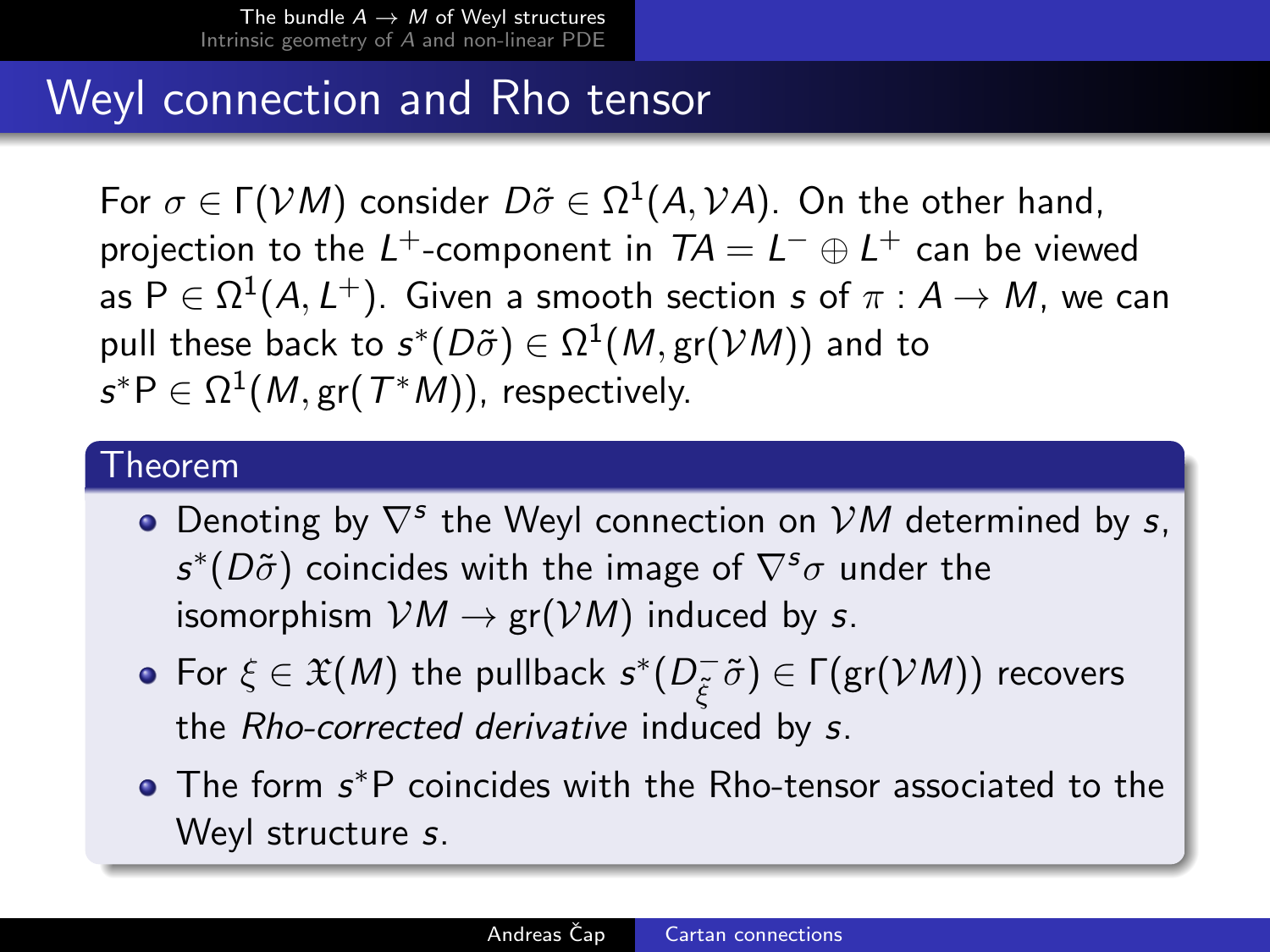## Cartan curvature

The curvature of  $\omega$  is the horizontal, P-equivariant form  $\mathcal{K}\in \Omega^2(\mathcal{G},\mathfrak{g})$  defined by  $\mathcal{K}(\xi,\eta)=d\omega(\xi,\eta)+[\omega(\xi),\omega(\eta)].$  This can be equivalently interpreted as  $\kappa\in\Omega^2(\mathit{M},\mathcal{A}\mathit{M})$ . On the level of A, we get a further splitting into  $\kappa_\pm \in \mathsf{\Gamma}(\mathsf{\Lambda}^2(L^-)^*\otimes L^\pm)$  and  $\kappa_0\in \Gamma(\Lambda^2(L^-)^*\otimes (\mathcal{G}\times_{\mathsf{G}_0}\mathfrak{g}_0))$ . Pulling back along  $s:M\to A$ , one recovers the torsion, the Weyl curvature, and the Cotton-York tensor associated to a Weyl structure.

On A, let  $\tau$  and  $\rho$  be the torsion and the curvature of D. Let  $\{~,~\}\in\Omega^2(\mathcal{A},\mathcal{T}\mathcal{A})$  and  $\{~,~\}_0\in\Omega^2(\mathcal{A},\mathcal{G}\times_{G_0}\mathfrak{g}_0)$  be induced by appropriate restrictions of the Lie bracket on g. Then we have:

- $\tau + \{\ ,\ \} \in \Omega^2(\mathcal{A},\mathcal{T}\mathcal{A})$  vanishes upon insertion of one section of  $L^+$  and restricts to  $\kappa_-\oplus\kappa_+$  on  $\Lambda^2(L^-)^*.$
- $\rho + \{\ ,\ \}_0$  vanishes upon insertion of one section of  $L^+$  and restricts to  $\kappa_0$  on  $\Lambda^2(L^-)^*$ .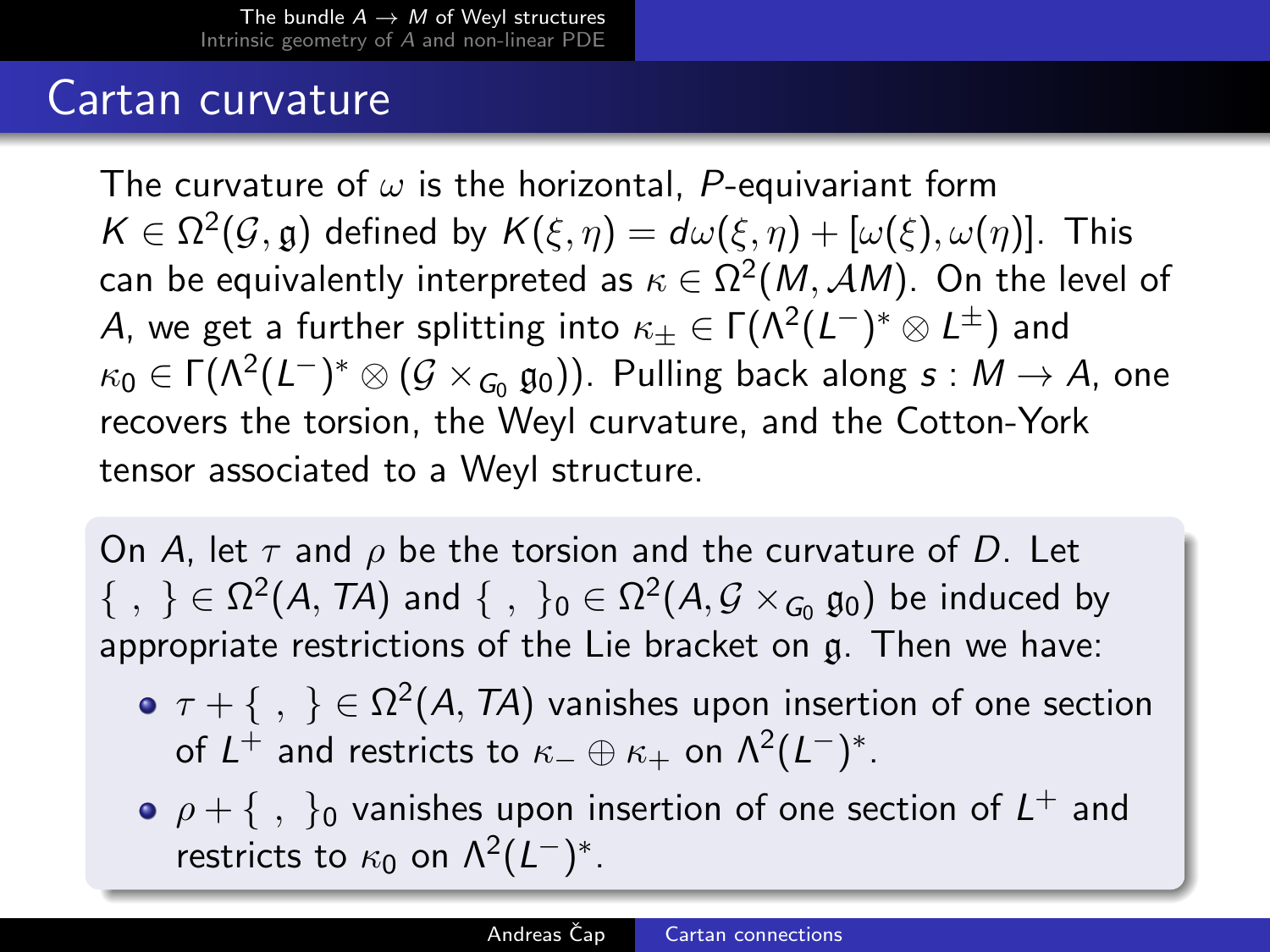<span id="page-9-0"></span>The two summands in the decomposition  $TA = L^{-} \oplus L^{+}$  are dual to each other (via the Killing form of g). Extending this pairing to a skew-symmetric respectively to a symmetric bilinear form on TA, we obtain  $\Omega \in \Omega^2(\mathcal{A})$  and  $h \in \mathsf{\Gamma}(S^2T^*\mathcal{A})$  which both are non-degenerate. Thus A carries an almost bi-Lagrangean structure.

#### Theorem

We get  $d\Omega = 0$  and thus a bi-Lagrangian structure on A iff the parabolic geometry  $(p: \mathcal{G} \to M, \omega)$  is associated to a |1|-grading of g and torsion-free.

**Idea of proof**: By construction  $D\Omega = 0$ , which allows computing  $d\Omega$  via the alternation of  $i<sub>τ</sub> \Omega$ . Decomposing this into  $\pm$ -types,  $\kappa$  + {, } can be recovered from one of the components, which implies necessity of the condition. To prove sufficiency, one has to show that the complete alternation of  $\kappa_{+}$  vanishes, which is shown using the Bianchi identity.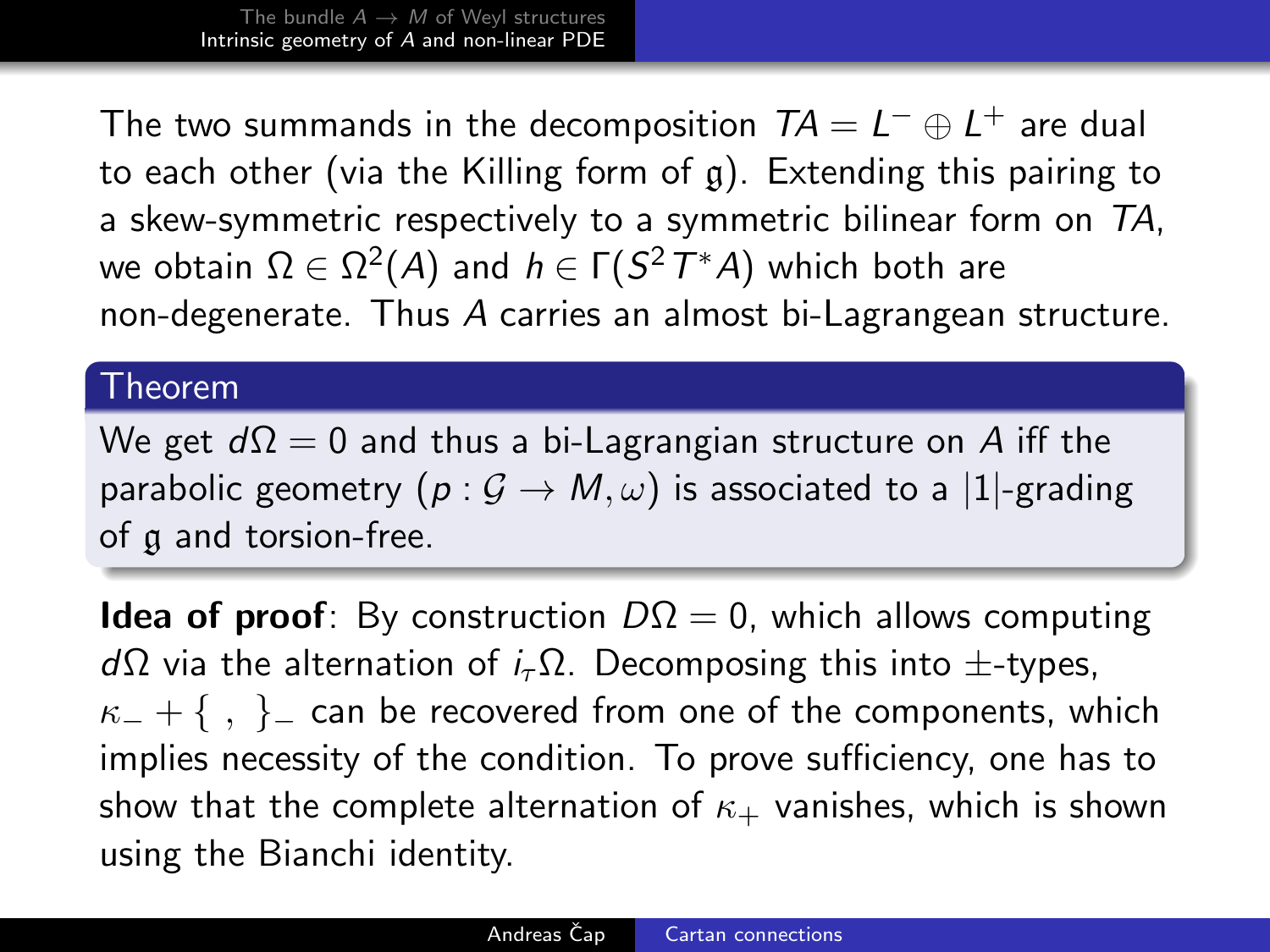Hence we restrict to torsion-free AHS-structures from now on. For some geometries, this implies local flatness, but the locally flat case is of interest anyway.

By construction,  $Dh = 0$ , so one may compute the Levi-Civita connection  $\nabla^h$  of h from D and its torsion. This in turn also relates the curvatures of  $D$  and of  $\nabla^h.$  These computations can be done explicitly using that local frames for  $TM$  and  $T^*M$  induce local frames for TA and the relation to Weyl structures. This gives:

#### Theorem

For a torsion-free AHS structure, consider the induced metric h (of split signature) and the canonical connection  $D$  on  $A$ . Then

- The Ricci-type contraction of the curvature  $\mathcal{R}^D$  of  $D$  is proportional to h.
- **The metric h is Einstein.**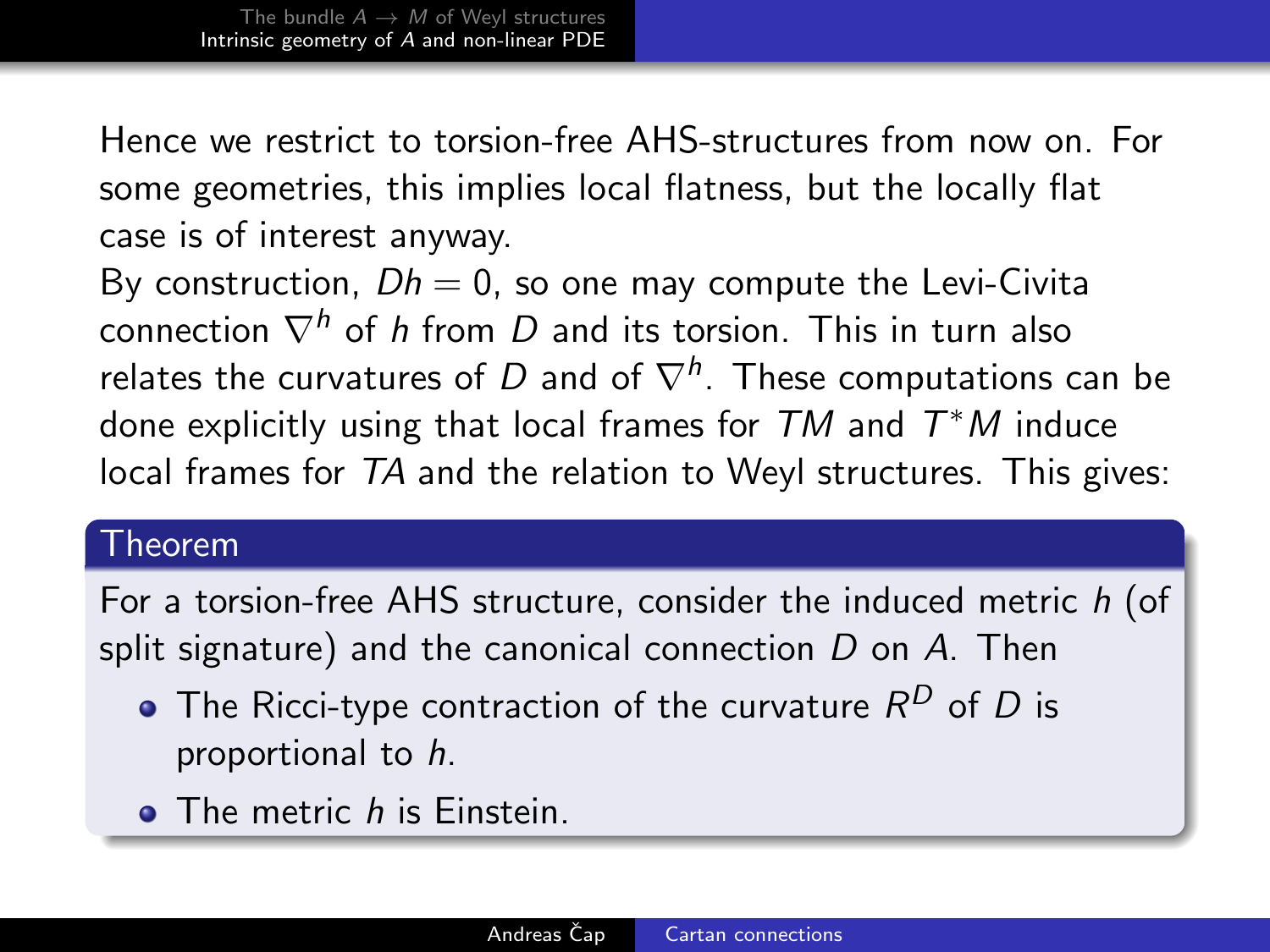Any irreducible representation of g has a canonical p-irreducible quotient. There is a unique fundamental representation  $V$  of g, for which that quotient is one-dimensional, and we assume that  $V$ integrates to G. Restricting  $V$  to P, one obtains the *basic tractor* bundle  $V := G \times_P \mathbb{V} \to M$  and the irreducible quotient induces the bundle of 1-densities  $\mathcal{E}[1] \to M$ . The bundle V carries a natural decreasing filtration by smooth subbundles  $\{\mathcal{V}^i\}$ . Using this, the bundle  $\pi : A \rightarrow M$  can be equivalently described as:

- The open subbundle in the projectivization  $\mathcal{P}(\mathcal{V}/\mathcal{V}^2)$ consisting of lines that are transversal to the hyperplane subbundle  $\mathcal{V}^1/\mathcal{V}^2$ .
- The bundle  $Q\mathcal{E}[1] \to M$  of linear connections on the bundle of 1-densities.

The latter description nicely corresponds to the parametrization of Weyl structures by connections on a bundle of scales.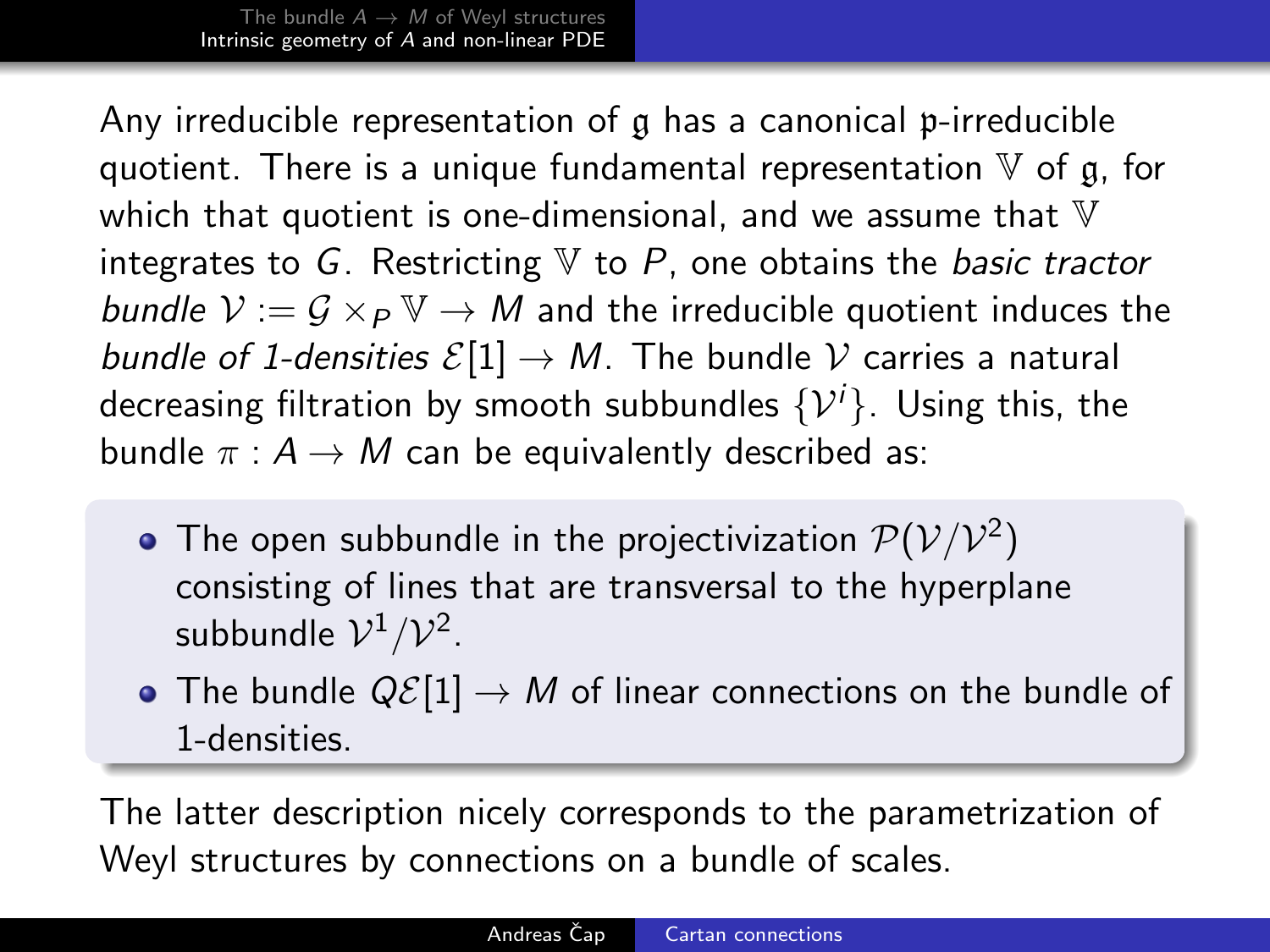A local non-vanishing section of  $\mathcal{E}[1]$  determines a flat connection on  $\mathcal{E}[1]$  and thus a local smooth section s of  $\pi : A \rightarrow M$ . Now it turns out that there is a natural fully non-linear PDE on nowhere vanishing sections of  $\mathcal{E}[1] \to M$ :

- $\bullet$  Since  $V$  is a fundamental representation, the corresponding first BGG operator H has order 2 and maps  $\Gamma(\mathcal{E}[1])$  to Γ $({\odot}^2 T^*M \otimes \mathcal{E}[1])$  (invariant Hessian).
- The determinant induces a (non-linear) natural bundle map  $S^2T^*M \to S^2\Lambda^nT^*M$ , and the latter turns out to be some power  $\mathcal{E}[-N]$  of  $\mathcal{E}[-1] := \mathcal{E}[1]^*$ .
- Thus  $\sigma \mapsto \det(H(\sigma))$  is a non-linear invariant operator  $\Gamma(\mathcal{E}[1])\rightarrow \Gamma(\mathcal{E}[-(N-n)]),$  and  $\det(H(\sigma))=\sigma^{-(N-n)}$  is an invariant PDE of Monge-Ampère type.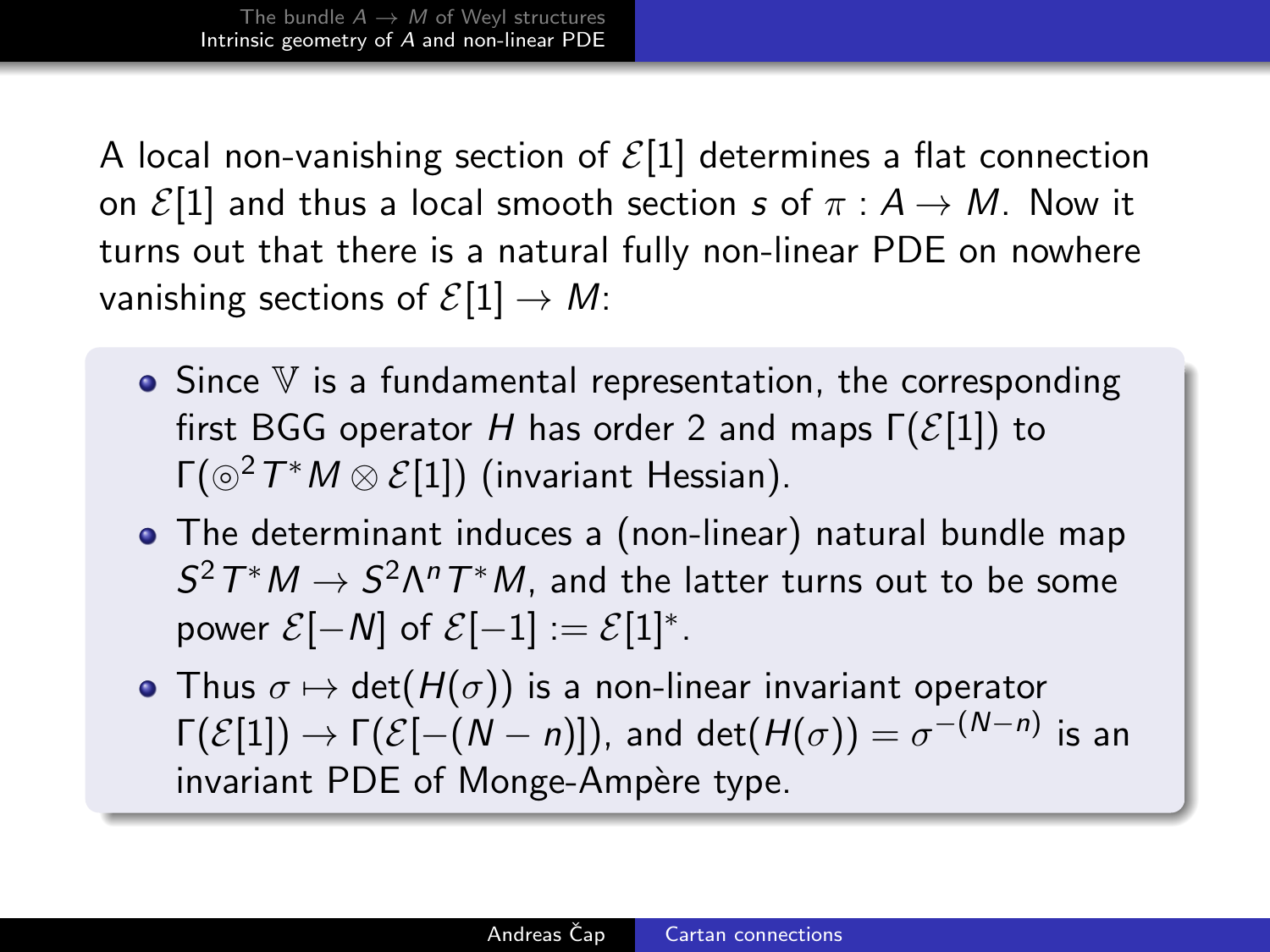Now this nicely connects to the geometry of Weyl structures. In the picture of sections  $s : M \to A$ , we call a Weyl-structure Lagrangean if  $s^*\Omega = 0$  and non-degenerate if  $s^*h$  is non-degenerate. Equivalently, the Rho tensor of s has to be symmetric and non-degenerate. The main connection to the invariant Monge-Ampère equation is

#### Theorem

Consider a locally flat AHS structure on M. Then a nowhere vanishing sections of  $\Gamma(\mathcal{E}[1])$  satisfies the invariant Monge-Ampère equation if and only if the corresponding section  $s : M \to A$  has the property that  $s(M) \subset A$  is a minimal submanifold.

In projective geometry, solutions of the invariant Monge-Ampère equation are related to convex projective structures, which play an important role in the study of representation varieties.